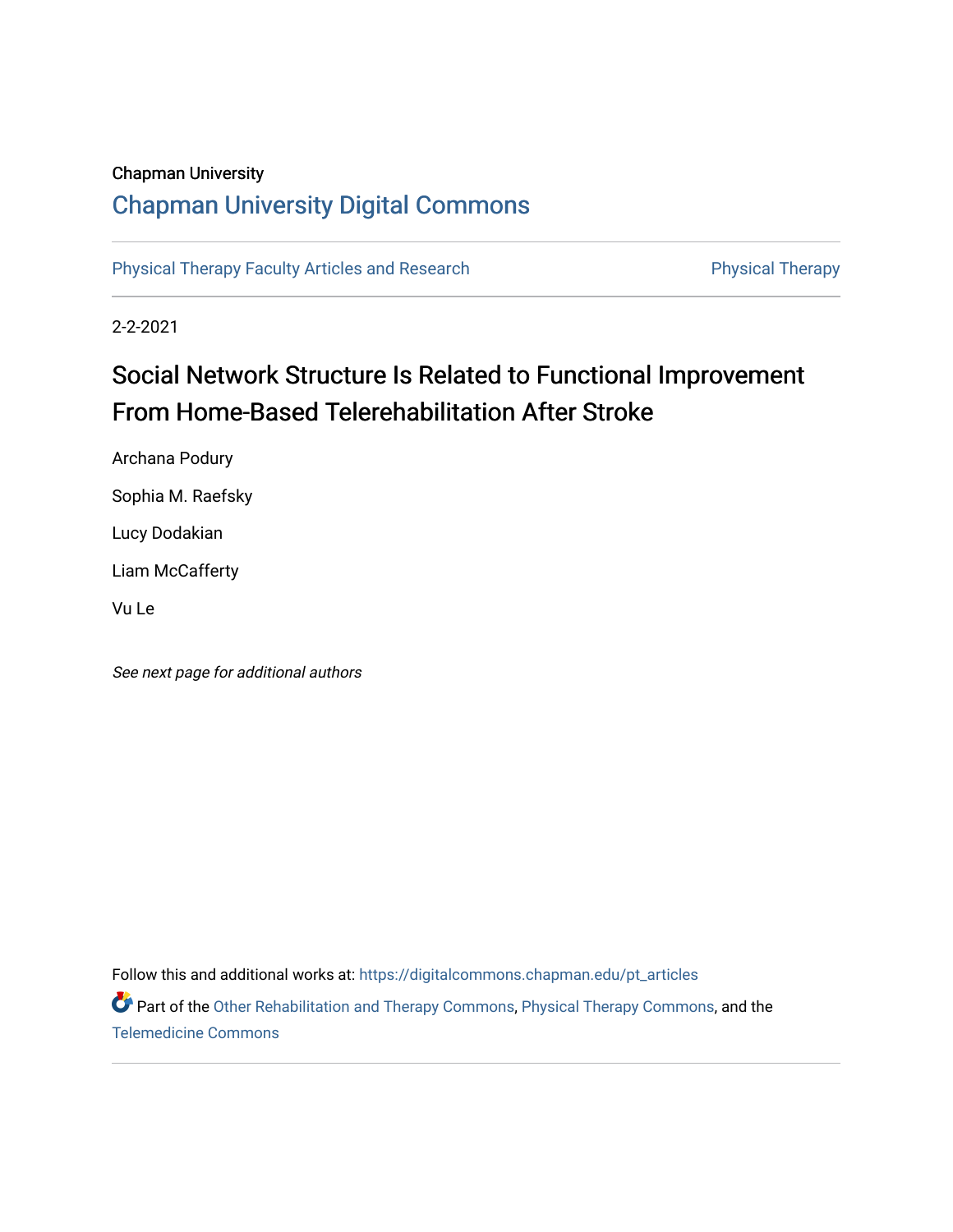# Social Network Structure Is Related to Functional Improvement From Home-Based Telerehabilitation After Stroke

#### **Comments**

This article was originally published in Frontiers in Neurology, volume 12, in 2021. [https://doi.org/](https://doi.org/10.3389/fneur.2021.603767) [10.3389/fneur.2021.603767](https://doi.org/10.3389/fneur.2021.603767)

This scholarship is part of the [Chapman University COVID-19 Archives](https://digitalcommons.chapman.edu/covid-19_archives/).

# Creative Commons License



This work is licensed under a [Creative Commons Attribution 4.0 License](https://creativecommons.org/licenses/by/4.0/).

Copyright

The authors

#### Authors

Archana Podury, Sophia M. Raefsky, Lucy Dodakian, Liam McCafferty, Vu Le, Alison McKenzie, Jill See, Robert J. Zhou, Thalia Nguyen, Benjamin Vanderschelden, Gene Wong, Laila Nazarzai, Jutta Heckhausen, Steven C. Cramer, and Amar Dhand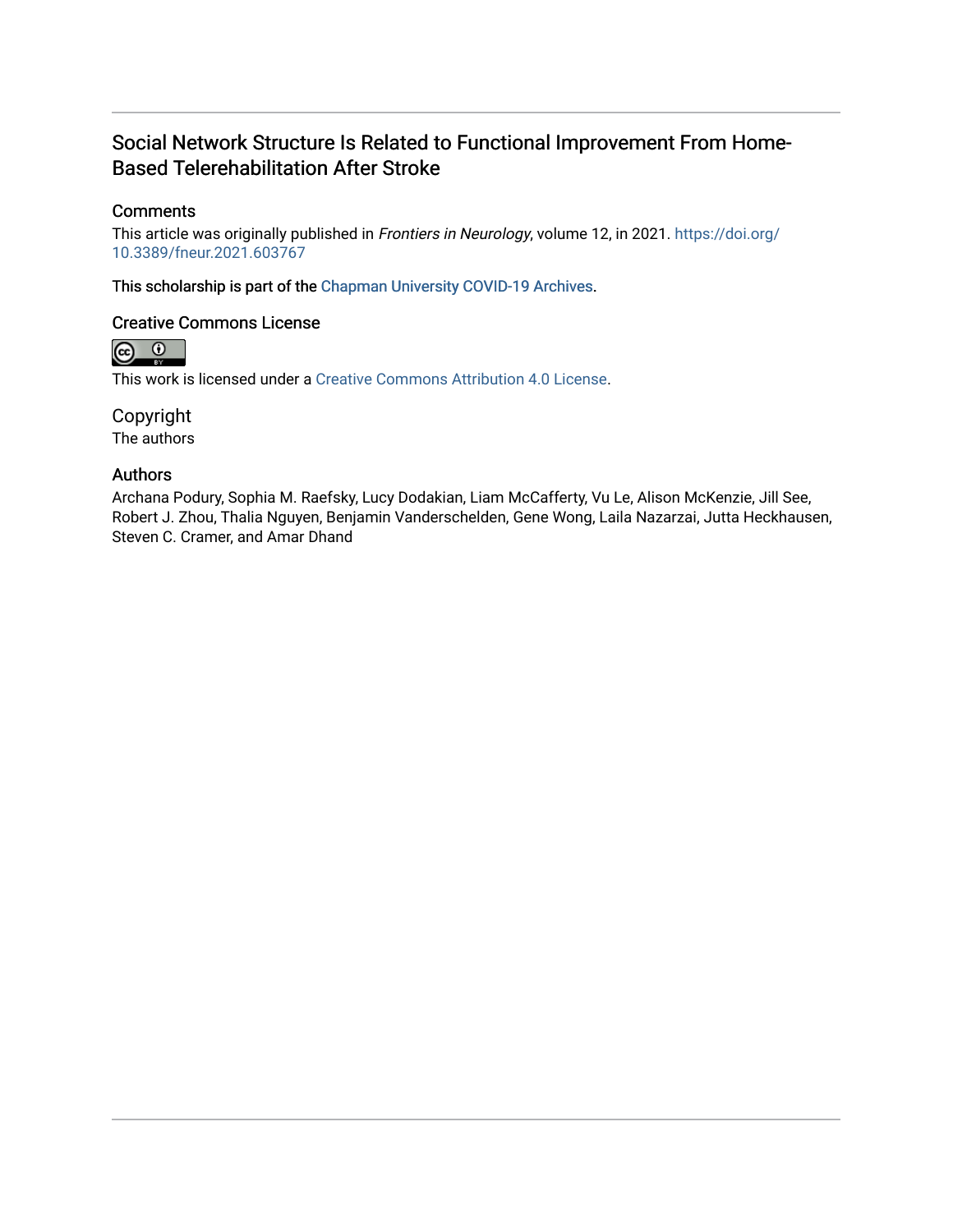



# Social Network Structure Is Related to Functional Improvement From [Home-Based Telerehabilitation After](https://www.frontiersin.org/articles/10.3389/fneur.2021.603767/full) Stroke

Archana Podury  $^{1,2}$ , Sophia M. Raefsky $^3$ , Lucy Dodakian $^3$ , Liam McCafferty $^2$ , Vu Le $^3$ , Alison McKenzie3,4, Jill See3, Robert J. Zhou3, Thalia Nguyen3, Benjamin Vanderschelden<sup>3</sup>, Gene Wong<sup>3</sup>, Laila Nazarzai<sup>3</sup>, Jutta Heckhausen<sup>3,5</sup>, Steven C. Cramer<sup>6,7</sup> and Amar Dhand<sup>1,2,8\*</sup>

*<sup>1</sup> Harvard Medical School, Boston, MA, United States, <sup>2</sup> Department of Neurology, Brigham and Women's Hospital, Boston, MA, United States, <sup>3</sup> Department of Neurology, University of California, Irvine, Irvine, CA, United States, <sup>4</sup> Department of Physical Therapy, Chapman University, Orange, CA, United States, <sup>5</sup> Department of Psychological Science, University of California, Irvine, Irvine, CA, United States, <sup>6</sup> Department of Neurology, University of California, Los Angeles, Los Angeles, CA, United States, <sup>7</sup> California Rehabilitation Institute, Los Angeles, CA, United States, <sup>8</sup> Network Science Institute, Northeastern University, Boston, MA, United States*

#### **OPEN ACCESS**

#### Edited by:

*Swathi Kiran, Boston University, United States*

#### Reviewed by:

*Anke Van Bladel, Ghent University, Belgium Avrum Gillespie, Temple University, United States*

> \*Correspondence: *Amar Dhand [adhand@bwh.harvard.edu](mailto:adhand@bwh.harvard.edu)*

#### Specialty section:

*This article was submitted to Neurorehabilitation, a section of the journal Frontiers in Neurology*

Received: *07 September 2020* Accepted: *08 January 2021* Published: *02 February 2021*

#### Citation:

*Podury A, Raefsky SM, Dodakian L, McCafferty L, Le V, McKenzie A, See J, Zhou RJ, Nguyen T, Vanderschelden B, Wong G, Nazarzai L, Heckhausen J, Cramer SC and Dhand A (2021) Social Network Structure Is Related to Functional Improvement From Home-Based Telerehabilitation After Stroke. Front. Neurol. 12:603767. doi: [10.3389/fneur.2021.603767](https://doi.org/10.3389/fneur.2021.603767)* **Objective:** Telerehabilitation (TR) is now, in the context of COVID-19, more clinically relevant than ever as a major source of outpatient care. The social network of a patient is a critical yet understudied factor in the success of TR that may influence both engagement in therapy programs and post-stroke outcomes. We designed a 12-week home-based TR program for stroke patients and evaluated which social factors might be related to motor gains and reduced depressive symptoms.

**Methods:** Stroke patients  $(n = 13)$  with arm motor deficits underwent supervised home-based TR for 12 weeks with routine assessments of motor function and mood. At the 6-week midpoint, we mapped each patient's personal social network and evaluated relationships between social network metrics and functional improvements from TR. Finally, we compared social networks of TR patients with a historical cohort of 176 stroke patients who did not receive any TR to identify social network differences.

Results: Both network size and network density were related to walk time improvement  $(p = 0.025; p = 0.003)$ . Social network density was related to arm motor gains  $(p = 0.003)$ . Social network size was related to reduced depressive symptoms  $(p = 0.015)$ . TR patient networks were larger  $(p = 0.012)$  and less dense  $(p = 0.046)$ than historical stroke control networks.

**Conclusions:** Social network structure is positively related to improvement in motor status and mood from TR. TR patients had larger and more open social networks than stroke patients who did not receive TR. Understanding how social networks intersect with TR outcomes is crucial to maximize effects of virtual rehabilitation.

Keywords: stroke, telerehabilitation, social networks, stroke recovery, telemedicine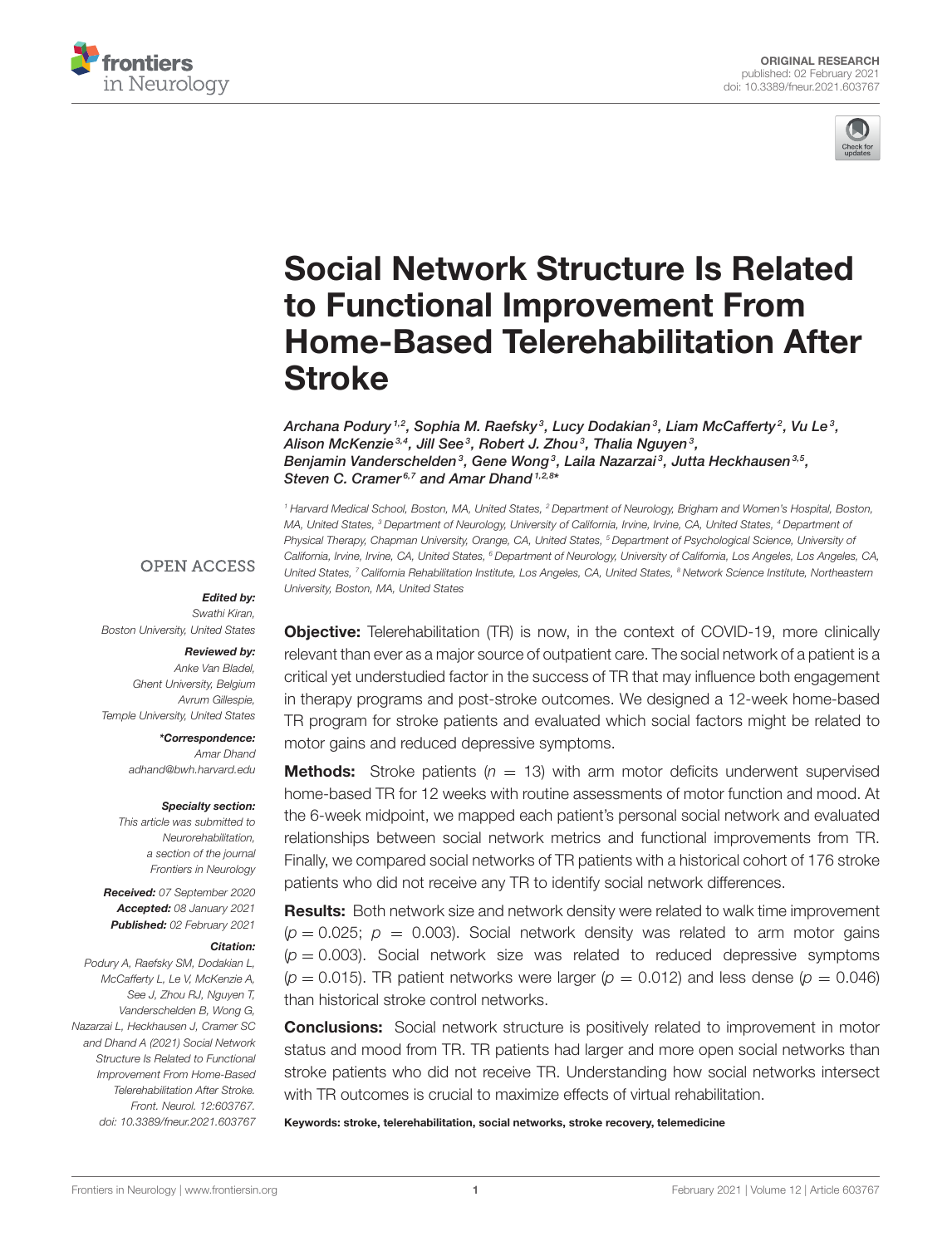## INTRODUCTION

Stroke is the leading cause of acquired adult disability worldwide [\(1\)](#page-8-0). Of the 15 million people worldwide who suffer from a stroke each year, 5 million are permanently disabled and require extensive post-stroke care. Rehabilitation, which typically includes physical, occupational, and speech therapy, can significantly improve outcomes [\(2\)](#page-8-1). It is crucial that patients have access to rehabilitation during the first 3 months of recovery, as up to 80% of preventable stroke readmissions can be linked to health habits and post-stroke care [\(3,](#page-8-2) [4\)](#page-8-3). However, the engagement and compliance with high-dose rehabilitation is variable and deficient in many patients with stroke [\(5,](#page-9-0) [6\)](#page-9-1).

The coronavirus disease 2019 (COVID-19) pandemic has strained our ability to deliver critical post-stroke care. Efforts to curb COVID-19 spread have left many patients isolated from medical services they may otherwise access. These changes have especially impacted patients with stroke, many of whom are over 65 years of age and at high risk for serious illness due to COVID-19. Several countries report a decline in acute stroke admissions anywhere from 50 to 80% [\(7\)](#page-9-2). Access to outpatient rehabilitation clinics has become significantly limited [\(8,](#page-9-3) [9\)](#page-9-4). In addition, patients are frequently isolated from caregivers who may provide valuable support during the recovery process [\(10\)](#page-9-5). Finally, the social isolation that many patients face during the pandemic is itself an individual risk factor for stroke recurrence [\(11\)](#page-9-6). These barriers highlight a need for remote, accessible models of poststroke care that account for patients' social support systems.

Telerehabilitation (TR) may address many of these limitations during the pandemic and, if integrated into routine practice, deliver valuable post-stroke care to under-resourced areas [\(12\)](#page-9-7). In a prior study, we showed that 6 weeks of TR, targeting arm motor deficits after stroke, led to clinically significant motor gains equivalent to gains from a comparable dose of in-clinic therapy [\(13\)](#page-9-8). We have yet to evaluate the efficacy of TR in the context of patients' social support systems, which are especially important in home-based programs that require adherence over several months. To this end, we developed a 12-week home-based TR program for stroke patients and routinely assessed motor status and mood. We then used PERSNET, a validated personal network analytic tool, to quantify the structure and composition of each patient's social network and evaluated which social factors might be important to achieve motor gains and improved mood from TR [\(14\)](#page-9-9).

Our hypothesis, based on our prior research, was that larger network size would be associated with better stroke rehabilitation outcomes in the context of TR [\(15\)](#page-9-10).

#### MATERIALS AND METHODS

#### **Participants**

All patients were enrolled at the University of California, Irvine. Protocols were approved by the University of California, Irvine's institutional review board. Subjects were recruited from the community using advertisements and mailers. All participants provided written consent for participation with the understanding that they could withdraw from the study at any time. Participants did not receive any compensation for participation. Key inclusion criteria were: age  $\geq$  18 years; stroke onset any time prior to study entry; arm motor deficits with an arm motor Fugl Meyer score (FM-A) of 28-66 out of 66, and if >59, must also have a Box and Blocks score on the paretic side that is  $>25\%$  lower than on the non-paretic side; and minimum level of arm functioning remaining with a Box and Blocks score on the paretic arm that is  $>$ 3 blocks in 60 s. Exclusion criteria were: a major, active, coexistent neurological, or psychiatric disease; a diagnosis (apart from the index stroke) that substantially affects paretic arm function; severe depression, defined as Geriatric Depression Scale Score >11/15; significant cognitive impairment, defined as Montreal Cognitive Assessment score <22/30; and deficits in communication that interfere with reasonable study participation.

#### Study Design

The overall study was a longitudinal examination of TR effects on recovery outcomes, with a planned nested crosssectional analysis of social networks. This paper focused on the social network analysis, with the results of the overall study presented separately [\(16\)](#page-9-11). Patients initially underwent an in-person assessment to measure baseline function. Baseline measures occurred over 2 visits and included arm motor Fugl-Meyer score (FM-A), leg motor Fugl-Meyer score (FM-L), Box and Blocks score (unaffected hand assessed before affected hand), gait velocity during 10-meter walk test, Geriatric Depression Scale, Montreal Cognitive Assessment, and Nottingham Sensory Assessment. These range of measures assessed upper and lower extremity sensorimotor status, gross motor function, cognitive function, and mood.

Following baseline assessment, a TR system was set up in each patient's home. The 12-week TR plan was created by a licensed occupational or physical therapist (OT/PT) following the live exam that took place at each patient's two baseline exams. During 6 training days a week, the patients completed 1 h of therapy that included functional games involving the upper and lower extremities (from 33 available), exercises (114 available), and 5 min of stroke education using a Jeopardy style game that focused on stroke prevention. Patients were allowed to use the TR system to play functional games after the day's assignments were completed or on rest days.

On selected days, training sessions included a videoconference with a licensed OT/PT 3 times/week during weeks 1–2, 2 times/week during weeks 3–4, and 1 time/week during weeks 5– 12. In the videoconferences, therapists remotely assessed patients, recorded patient weight on a study provided scale, reviewed progress, provided feedback, and answered questions. Therapists regularly updated treatment plans based on feedback from the video conferences as well as data on system usage and game scores, which were collected in real-time as patients engaged with the system.

Live assessments were conducted at the clinic on week 6 and week 12. FM-A, FM-L, and 10-m walk time were reassessed at 6

**Abbreviations:** TR, telerehabilitation; FM-A, arm motor Fugl-Meyer score; FM-L, leg motor Fugl-Meyer score.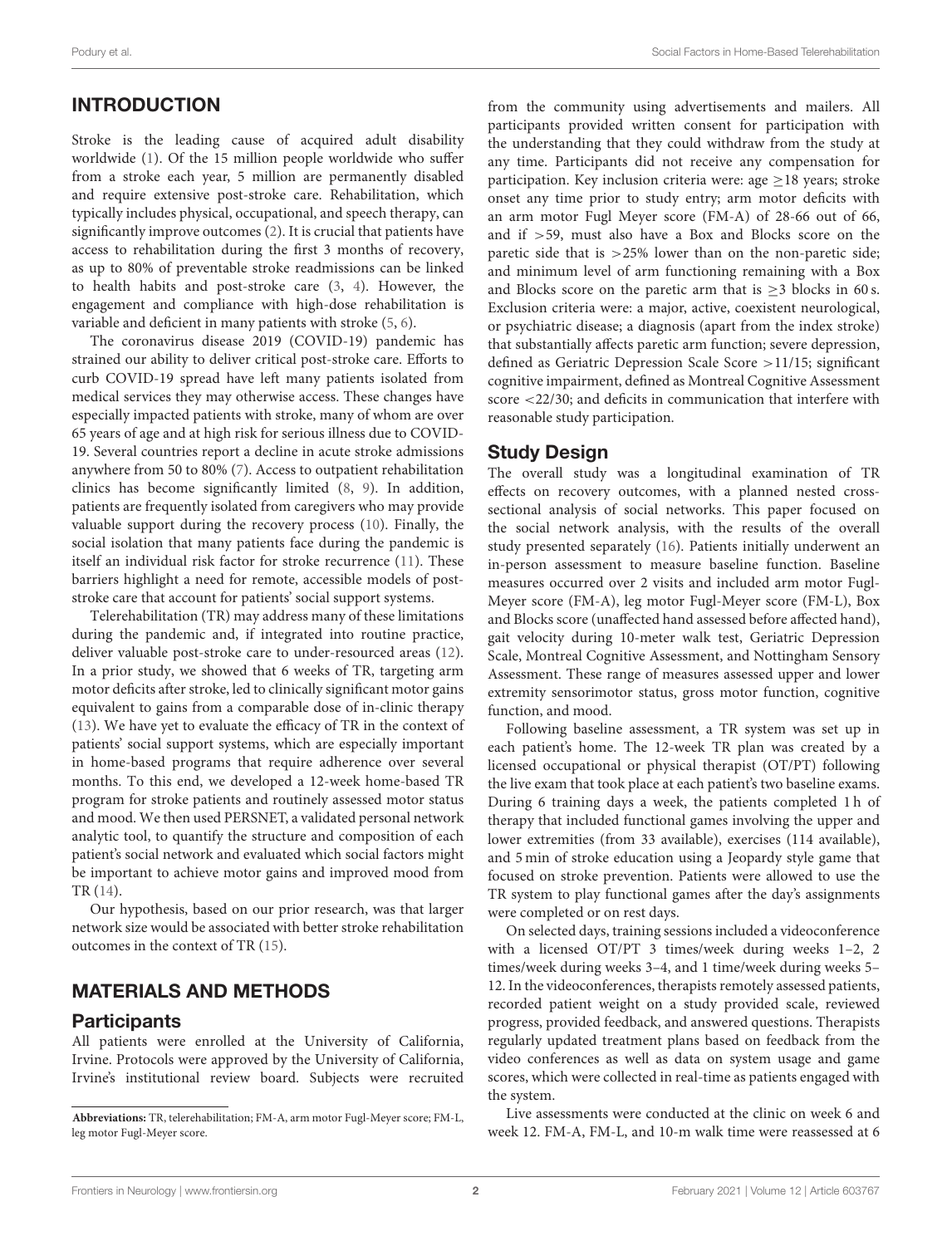weeks. All baseline measures were reassessed at 12 weeks. Since TR patients were enrolled with arm motor deficits, we chose 12-week improvement in FM-A, a measure of sensorimotor impairment in the upper arm, as the primary metric for motor gains. 12-week improvement in walk time, a measure of day-today motor function, was our secondary metric for motor gains. 12-week improvement in Geriatric Depression score was chosen to assess changes in depressive symptoms.

#### Social Network Analysis

At week 6, the subjects completed the PERSNET social network survey. The PERSNET survey was an adaptation of the General Social Survey [\(17\)](#page-9-12) and a national survey of personal networks and health [\(18\)](#page-9-13). The research team administered the survey to the patient and recorded the patient's responses in REDCap, a web-based application for online surveys. We have demonstrated the utility of this method in health outcomes research, including studies of stroke and multiple sclerosis [\(19,](#page-9-14) [20\)](#page-9-15).

The main sections of the survey were a name generator, name inter-relater, and name interpreter. In the name generator section, participants named people with whom they had discussed important matters, socialized, or sought support in the last 3 months. For instance, patients were asked: "From time to time, most people discuss important personal matters with other people. Looking back over the last 3 months, who are the adults with whom you discussed an important personal matter?" Patients could then choose which names to include in their network map.

In the name inter-relater section, participants determined the connections among all persons in the network and evaluated the strength of the relationship ties. Participants were asked: "Is (NAME 1) a total stranger, especially close, or in-between with (NAME 2)?" Relationship strength was quantified as 0 for total stranger, 1 for in-between, and 2 for especially close. In the name interpreter section, participants answered questions about characteristics and health habits of each individual in the network. For instance, patients were asked: "Which people in your network do you think have exercised at least 3–4 times a week in the past 3 months?" Options for each network member were "Yes, No, or Don't know." To avoid survey fatigue, name inter-relater and name interpreter data were collected for only the first 10 individuals named by the participant.

We recorded measures of each patient's personal network structure and composition. Network structure is a quantitative description of the ties in a patient's social network. For example, the number of network members is network size, and the number of ties divided by the total number of possible ties is density. Network composition is the proportion of characteristics across all persons in the network. For example, we calculate the percentage of persons who exercise more than three times per week. Network size includes all unique inputted names, whereas density, constraint, effective size, and maximum degree are calculated using tie information from the first 10 names. Size, density, and maximum degree are unweighted measures, in which we do not account for tie strength. Constraint and effective size are weighted measures in which we account for the proportional strength of the relationship between two network members. A definition of each network structure and composition metric is provided in **[Table 1](#page-4-0)**.

<span id="page-4-0"></span>

| <b>TABLE 1</b>   PERSNET-derived social network metrics. |                                                                                                     |                                                                                                                                                                                                                                                                        |  |
|----------------------------------------------------------|-----------------------------------------------------------------------------------------------------|------------------------------------------------------------------------------------------------------------------------------------------------------------------------------------------------------------------------------------------------------------------------|--|
| Network variable                                         | <b>Definition</b>                                                                                   | Equation                                                                                                                                                                                                                                                               |  |
| <b>Structural variables</b>                              |                                                                                                     |                                                                                                                                                                                                                                                                        |  |
| Network size                                             | Number of individuals in the network, excluding the patient                                         | $Size = N$<br>where N is the number of network members.                                                                                                                                                                                                                |  |
| Network density                                          | Number of ties divided by number of possible ties                                                   | Density = $\frac{2L}{N(N-1)}$<br>where $L$ is the number of ties, and $N$ is the number of network members.                                                                                                                                                            |  |
| Network constraint                                       | The extent to which the patient is connected to network<br>members who are connected to one another | Constraint of i s network $=$<br>$(p_{ij} + \sum p_{iq} \times p_{qi})^2$                                                                                                                                                                                              |  |
|                                                          |                                                                                                     | where <i>i</i> is the patient, q and <i>j</i> are network members, $p_{ij}$ is the proportional<br>strength of i's relation with j, $p_{iq}$ is the proportional strength of i's relation<br>with q, and $p_{qi}$ is the proportional strength of q's relation with j. |  |
| Effective size                                           | Number of non-redundant members in the network                                                      | Effective size of $/$ s network $=$<br>$\sum_i [1 - \sum_{\alpha} P_{iq} \times m_{iq}], q \neq i, j$ where i is the patient, q and j are network<br>members, and $\sum p_{iq} \times m_{jq}$ measures the portion of <i>i</i> 's relationship with <i>j</i>           |  |
|                                                          |                                                                                                     | that is redundant to i's relationships with other primary contacts.                                                                                                                                                                                                    |  |
| Maximum degree                                           | Highest number of ties by a network member, excluding the<br>patient                                | Maximum Degree $= L_{\text{max}}$<br>where $L_{\text{max}}$ is the highest number of ties incident on a single network<br>member.                                                                                                                                      |  |
| <b>Compositional variables</b>                           |                                                                                                     |                                                                                                                                                                                                                                                                        |  |
|                                                          | Percentage who exercise Ratio of network members who exercise (>3 times/week)                       | Ratio = $\frac{N_{\text{yes}}}{(N_{\text{yes}} + N_{\text{no}})}$<br>where $N_{\text{ves}}$ is the number of nodes who share the characteristic and $N_{\text{no}}$ is<br>the number of nodes who do not.                                                              |  |
| Percentage who smoke                                     | Ratio of network members who smoke (any smoking history)                                            |                                                                                                                                                                                                                                                                        |  |
| Percentage kin                                           | Ratio of network members who are family                                                             |                                                                                                                                                                                                                                                                        |  |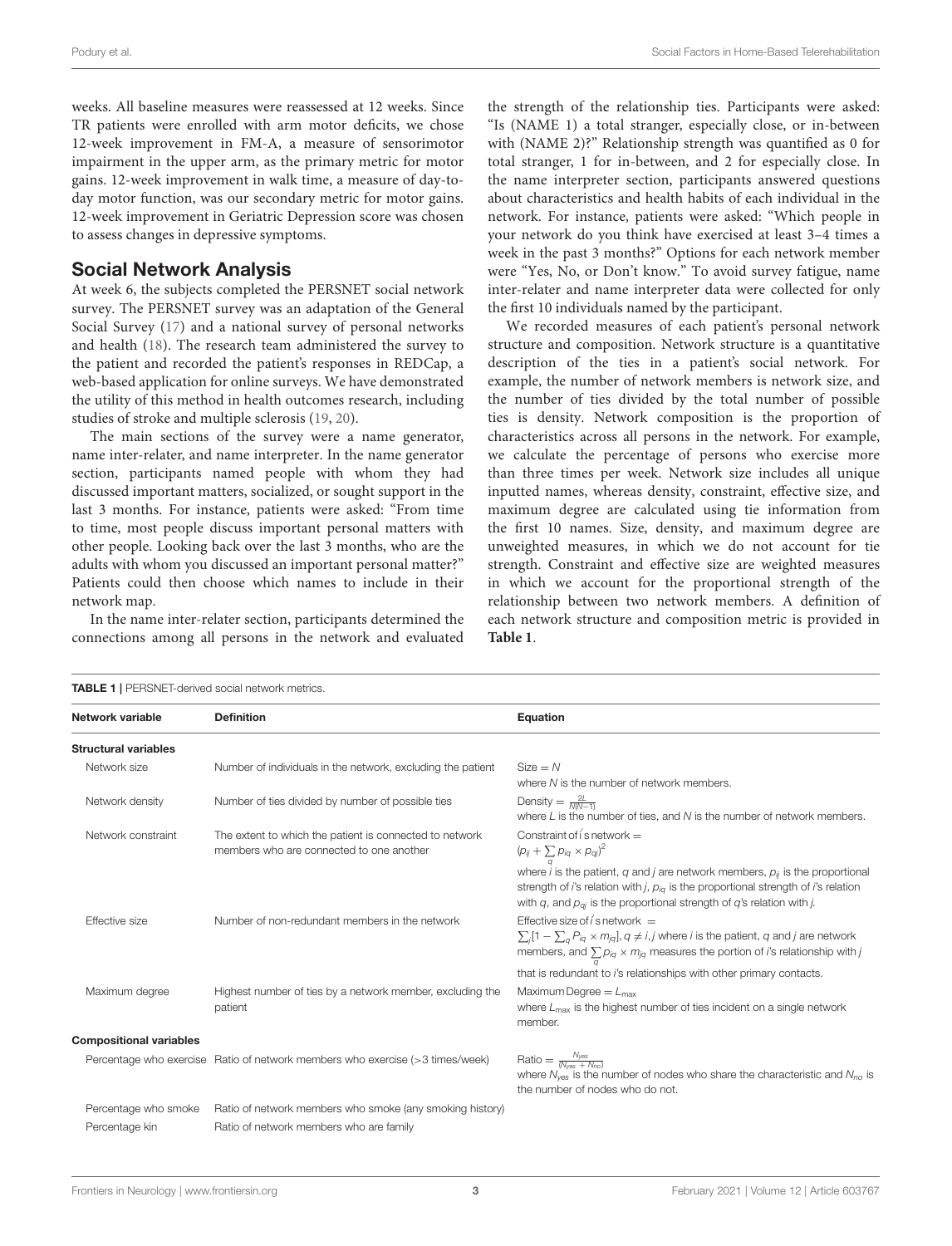Finally, we compared the network results from this cohort to 176 historical stroke controls who did not receive a poststroke intervention, as described in a prior publication [\(21\)](#page-9-16). Social networks were defined in the same manner using the PERSNET survey.

#### Statistical Analysis

We performed a series of univariate analyses using Spearman rank-order correlation to measure the association between social network characteristics and changes in motor function and mood. We used Pearson correlation to measure the association between social network characteristics and the Medical Outcomes Study Social Support Survey (MOS-SSS), an established measure of social support. We then compared social network characteristics between TR and historical stroke control patients using a Wilcoxon rank-sum test. All analyses were completed in RStudio version 1.2.1335. As this was an exploratory pilot study, we did not adjust for covariates or correct for multiple comparisons.

<span id="page-5-0"></span>TABLE 2 | Baseline characteristics of the TR patient cohort.

|                                       | Overall                       |
|---------------------------------------|-------------------------------|
| Number of enrolled patients           | 13                            |
| Sex (%)                               |                               |
| Female                                | 4(30.8)                       |
| Male                                  | 9(69.2)                       |
| Race (%)                              |                               |
| White                                 | 9(69.2)                       |
| Asian                                 | 3(23.1)                       |
| <b>Black or African American</b>      | 1(7.7)                        |
| Age [median (IQR)]                    | $61(52 - 65.5)$               |
| Years of education [median (IQR)]     | 14 (IQR=13.5-16)              |
| Days post-stroke [median (IQR)]       | 129 (52-486) (range 37-1,682) |
| Comorbidities (%)                     |                               |
| Hypertension                          | 10 (76.9)                     |
| Hypercholesterolemia                  | 7(53.8)                       |
| Diabetes mellitus                     | 4(30.8)                       |
| Atrial fibrillation                   | 2(15.4)                       |
| Shoulder pain present at baseline (%) | 8(61.5)                       |
| Affected side (%)                     |                               |
| Left                                  | 10 (76.9)                     |
| Right                                 | 3(23.1)                       |
| Handedness (%)                        |                               |
| Left                                  | 3(23.1)                       |
| Right                                 | 10 (76.9)                     |
|                                       |                               |

#### RESULTS

Patients in the TR cohort ( $n = 13$ ) had a median age of 69  $(IOR = 52-65.5)$ . They were 129 (52-486) days after stroke when they enrolled. Baseline characteristics, mood, and motor function of the cohort are described in **[Table 2](#page-5-0)**.

Overall, TR patients improved in stroke rehabilitation metrics over 12 weeks (**[Table 3](#page-5-1)**). Specifically, median FM-A significantly improved from a baseline of 46 (42–57) to 59 (52.5–61.5) ( $p =$ 0.0005). Median gait velocity significantly improved from 0.94  $(0.67-1.09)$  to 1.01  $(0.83-1.21)$   $(p = 0.0007)$ . Geriatric Depression score significantly decreased over 12-weeks from 3 (1–5) to 1  $(0-4)$  ( $p = 0.05$ ). Details of these outcomes and other recovery markers are described separately [\(16\)](#page-9-11).

The TR patients had a broad range of social networks, as shown in **[Figure 1](#page-6-0)**. There are varying types of networks that are useful for understanding patients' social realities and planning rehabilitation. There are patients with large networks (e.g., ID10 and ID11) vs. patients with small networks (e.g., ID1 and ID2). Within the large networks of ID10 and ID11, there is a difference in density. ID10 has a star-like structure of connections usually better for informational support (e.g., hearing new ideas). ID11 has a close-knit structure usually better for instrumental support (e.g., getting a ride). The smaller networks tend to be more at-risk for reduced engagement in rehabilitation. For example, both ID1 and ID2 may require more support from external sources. ID8, ID9, and ID12 represent another pattern of network structure. Their networks have peripheral network members who are not connected to other network members. This usually occurs when the patient has made relationships in a context separate from their core relationships, such as at church or school.

In all TR patients, the mean network size was 8.3 ( $SD = 1.4$ ), and mean network density was  $0.74$  (SD = 0.10). The mean network constraint was  $0.46$  (SD = 0.03), mean effective size was 3.8 (SD = 0.5), and mean maximum degree was 6.2 (SD = 1.0). In terms of composition metrics, the percentage kin was 0.49 (SD  $= 0.08$ ), mean percentage who exercise was 0.51 (SD = 0.15), and mean percentage who smoke was  $0.11$  (SD =  $0.12$ ).

Network metrics were positively associated with improvement in stroke rehabilitation metrics. 12-week improvement in FM-A, our primary measure of motor status, was positively correlated with social network density ( $r = 0.75$ ,  $p = 0.003$ ). Improvement in walk time, our secondary measure of motor function, was positively correlated with social network size  $(r = 0.61, p = 0.025)$  and density  $(r = 0.080, p = 0.003)$ . Additionally, 12-week improvement in Geriatric Depression score was positively correlated with network size ( $r = 0.679$ ,  $p = 0.015$ ; **[Table 4](#page-7-0)**). Network size and density were not

<span id="page-5-1"></span>TABLE 3 | Functional improvement following TR intervention.

|                                           | <b>Baseline [median (IQR)]</b> | After 12 weeks of treatment [median (IQR)] | p <sup>d</sup> |
|-------------------------------------------|--------------------------------|--------------------------------------------|----------------|
| Arm motor Fugl-Meyer score (66 max)       | 46 (42-57)                     | 59 (52.5–61.5)                             | $p = 0.0005$   |
| Gait velocity (m/s)                       | $0.94(0.67 - 1.09)$            | $1.01(0.83 - 1.21)$                        | $p = 0.0007$   |
| Geriatric depression scale score (15 max) | $3(1-5)$                       | 1 (0-4)                                    | $p = 0.05$     |

*<sup>a</sup>p-values using Wilcoxon signed rank-test. Bolded values are statistically significant.*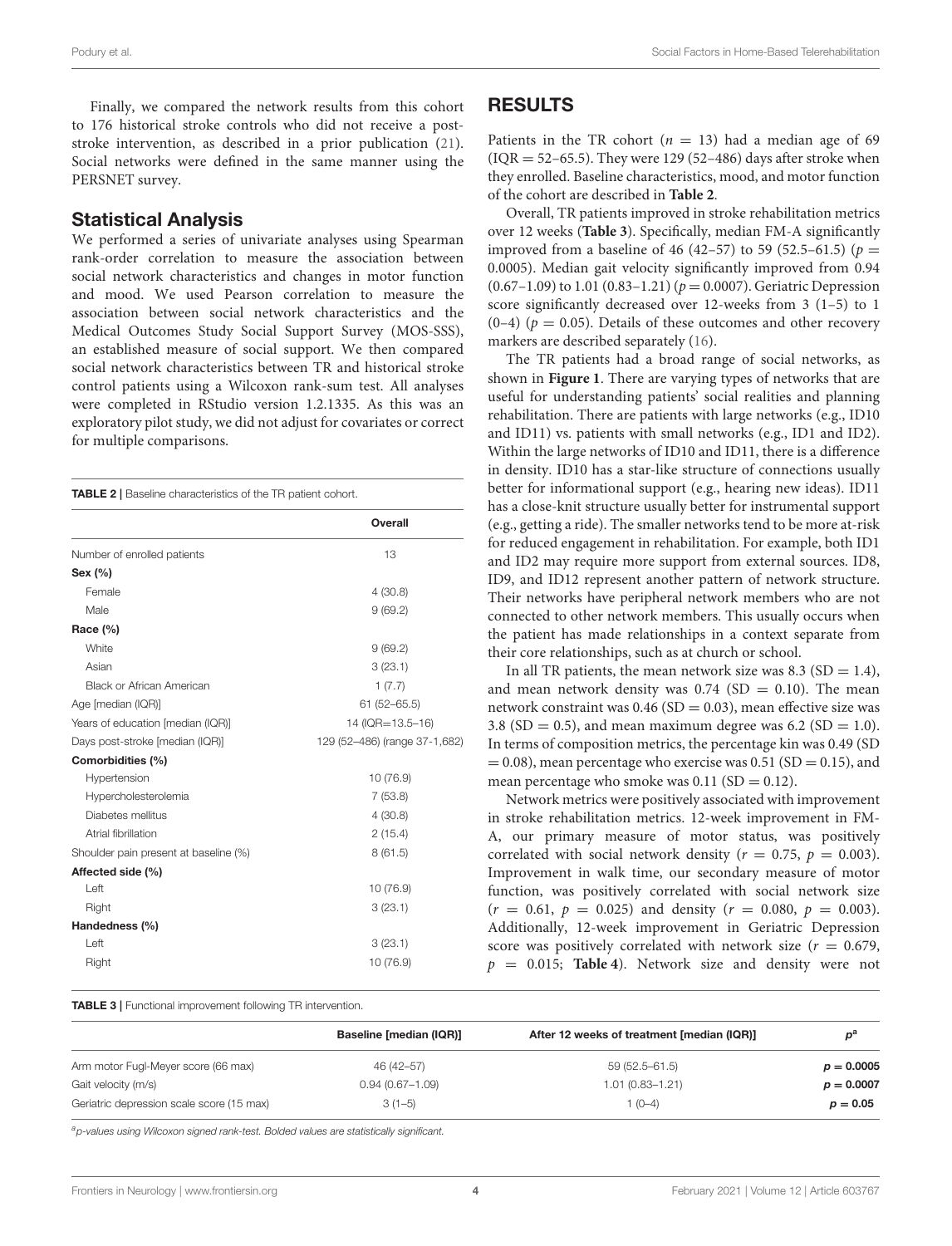

<span id="page-6-0"></span>include in their network maps. Patient networks reveal a broad range of social structures, from large and close-knit to moderately sparse with peripheral support nodes.

correlated within the TR cohort ( $r = 0.24$ ,  $p = 0.42$ ). As a validation of the social network metrics, we found that TR patients' 6-week social network size was correlated with the MOS-SSS ( $r = 0.71$ ,  $p = 0.015$ ), an established measure of social support. No significant correlations were observed between network size and FM-A improvement or network density and improvement in Geriatric Depression score. Network composition metrics (e.g., percentage kin) also showed no significant correlation with functional motor or mood improvement.

TR patients had larger and less dense networks compared to the networks of a historical control population of patients with stroke ( $n = 172$ ). The control patients had a median age of 62.5  $( IQR = 51-74).$  They had a median of 14 years of education (IQR = 12–16). 114 (66.3%) were White, 53 (30.8%) were Black or African American, 1 was Asian (0.6%), 2 were other (1.2%), and 2 were unknown or not reported (1.2%). Control patients' social networks were recorded 6 months after stroke, and full results are reported separately. Control patient networks had a mean network size of 6.7 (SD = 0.7) compared to a mean of 8.3 (SD = 1.4) in the TR cohort ( $p = 0.01$ ). Control networks were denser than TR networks, with a mean density of 0.82  $(SD = 0.05)$  compared to 0.74  $(SD = 0.10)$  in TR patients  $(p = 0.046;$  **[Table 5](#page-7-1)**). There were no significant differences in the composition, including health habits, of network members within the TR and control patient groups.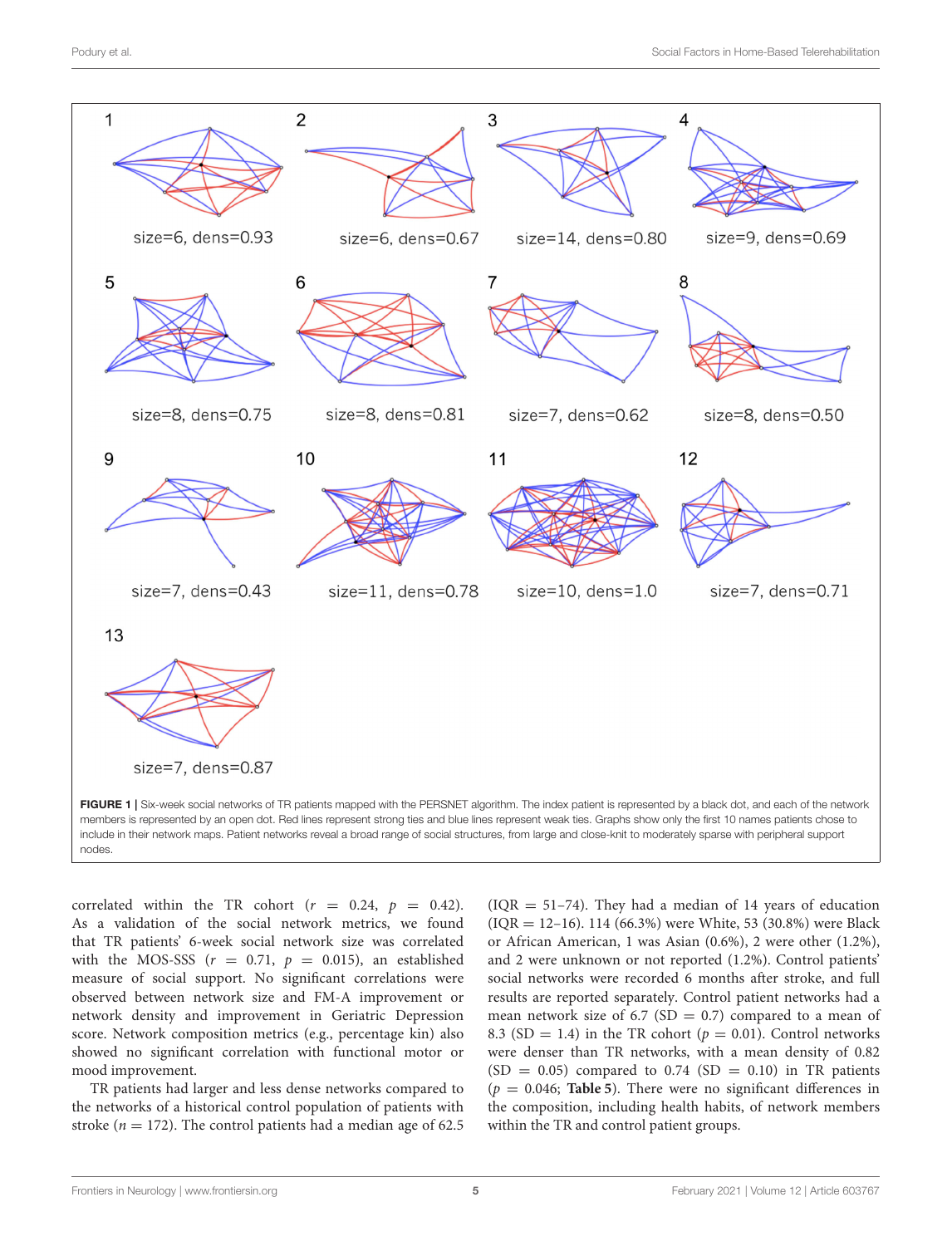## **DISCUSSION**

We evaluated the association of social network characteristics and stroke rehabilitation outcomes following 12 weeks of homebased TR. In this pilot study with limited sample size, we found that social network structural metrics were associated with changes in motor status and mood during TR. Patients with larger social networks showed greater functional improvement in walk time and reported greater decline in depressive symptoms following TR. Patients with denser, or more closely-knit, networks saw greater improvements in upper arm sensorimotor function and walk time. Finally, the TR cohort had larger and more open network compared to a control cohort of stroke patients who were not exposed to interventions, which suggests a relationship between network structure and participation in TR.

There are potential mechanisms in the literature as to how TR may provide social benefits for patients [\(22,](#page-9-17) [23\)](#page-9-18). In a qualitative study of a 6-week TR program, patients reported improvements in their social and emotional well-being following the program [\(24\)](#page-9-19). Several subjects noted that regular calls with therapists helped them feel less isolated. Thematic analysis also showed that social support and the perception of physical improvement influenced usage behavior of TR. Many patients shared that support from family members at home was a major motivator to continue with rehabilitation. These results suggest a reinforcing loop between social support and TR usage. Our work contributes to this literature by adding a quantitative study of individuals' social networks during TR and their relationship to post-stroke outcomes.

Conversely, social support might benefit TR, consistent with the growing evidence on the role of social networks in stroke

<span id="page-7-0"></span>

| <b>Social Network Metric</b> |                         | <b>Stroke rehabilitation metric</b>               |                                  |                                                             |
|------------------------------|-------------------------|---------------------------------------------------|----------------------------------|-------------------------------------------------------------|
|                              |                         | 12-week Arm motor Fugl-Meyer<br>score improvement | 12-week Walk time<br>improvement | <b>12-week Geriatric</b><br>depression score<br>improvement |
|                              | Network size            | $r = 0.06$                                        | $r = 0.62$                       | $r = 0.68$                                                  |
|                              |                         | $p = 0.85$                                        | $p = 0.02$                       | $p = 0.02$                                                  |
|                              | Network density         | $r = 0.75$                                        | $r = 0.78$                       | $r = 0.27$                                                  |
|                              |                         | $p = 0.003$                                       | $p = 0.003$                      | $p = 0.39$                                                  |
|                              | Network constraint      | $r = 0.03$                                        | $r = -0.14$                      | $r = 0.22$                                                  |
|                              |                         | $p = 0.92$                                        | $p = 0.66$                       | $p = 0.50$                                                  |
|                              | Effective size          | $r = -0.57$                                       | $r = -0.46$                      | $r = 0.06$                                                  |
|                              |                         | $p = 0.04$                                        | $p = 0.11$                       | $p = 0.86$                                                  |
|                              | Maximum degree          | $r = 0.19$                                        | $r = 0.58$                       | $r = -0.42$                                                 |
|                              |                         | $p = 0.53$                                        | $p = 0.04$                       | $p = 0.18$                                                  |
|                              | Percentage kin          | $r = 0.17$                                        | $r = 0.05$                       | $r = 0.31$                                                  |
|                              |                         | $p = 0.57$                                        | $p = 0.87$                       | $p = 0.32$                                                  |
|                              | Percentage who exercise | $r = -0.42$                                       | $r = 0.03$                       | $r = -0.33$                                                 |
|                              |                         | $p = 0.15$                                        | $p = 0.91$                       | $p = 0.30$                                                  |
|                              | Percentage who smoke    | $r = 0.14$                                        | $r = 0.01$                       | $r = -0.06$                                                 |
|                              |                         | $p = 0.64$                                        | $p = 0.97$                       | $p = 0.85$                                                  |

*p-values using Spearman rank-order correlation. Bolded values are statistically significant.*

<span id="page-7-1"></span>

|  |  |  |  | TABLE 5   Comparison of TR and control patient social networks. |
|--|--|--|--|-----------------------------------------------------------------|
|--|--|--|--|-----------------------------------------------------------------|

|                         | TR cohort ( $n = 13$ ) [mean ( $\pm$ SD)] | Control cohort ( $n = 176$ ) [mean ( $\pm$ SD)] | $p^{\rm a}$ |
|-------------------------|-------------------------------------------|-------------------------------------------------|-------------|
| Network size            | $8.3(7.0 - 9.7)$                          | $6.7(6.0 - 7.4)$                                | 0.01        |
| Network Density         | $0.74(0.64 - 0.83)$                       | $0.82(0.78 - 0.85)$                             | 0.05        |
| Network Constraint      | $0.46(0.42 - 0.49)$                       | $0.58(0.54 - 0.61)$                             | 0.07        |
| Effective size          | $3.8(3.4 - 4.3)$                          | $2.9(2.6-3.2)$                                  | 0.005       |
| Maximum degree          | $6.2(5.2 - 7.1)$                          | $4.8(4.3 - 5.2)$                                | 0.04        |
| Percentage who exercise | $0.51(0.35 - 0.67)$                       | $0.44(0.38 - 0.49)$                             | 0.41        |
| Percentage who smoke    | $0.11 (-0.06 - 0.27)$                     | $0.17(0.13 - 0.21)$                             | 0.15        |
| Percentage kin          | $0.49(0.41 - 0.57)$                       | $0.61(0.56 - 0.67)$                             | 0.10        |
|                         |                                           |                                                 |             |

*<sup>a</sup>p-values using Wilcoxon signed rank-test. Bolded values are statistically significant.*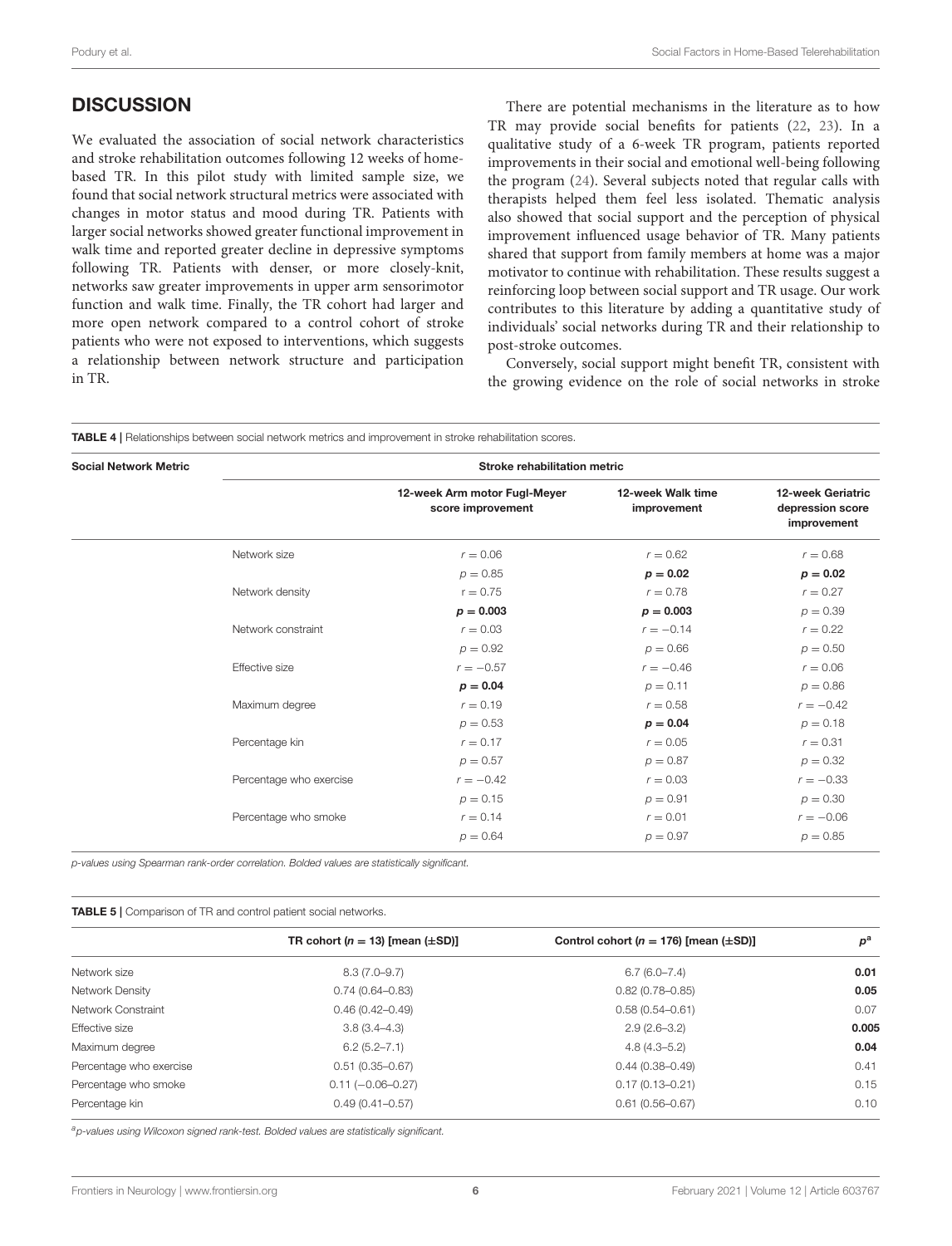recovery. Patients often experience a contraction of social networks following stroke as they may lose contact with friends, attend fewer group events, and avoid social activities [\(25\)](#page-9-20). This network contraction can worsen disability, as social isolation has been associated with poorer post-stroke physical outcomes and increased risk of depression 12 months following stroke. Conversely, high levels of social support are associated with faster and more extensive recovery of functional status after stroke [\(26\)](#page-9-21). The role of social networks in recovery must be incorporated into post-stroke rehabilitation programs in order to address the compounding effects of engagement and social isolation on outcomes.

The strength of this study is that it examines the social networks of patients as a novel cofactor in their response to a novel TR intervention. The unique design of the TR program integrates physical exercises, education, and longitudinal interaction with a therapist. Additionally, the use of a retrospective control group allows for comparisons of network structure and composition between patients with stroke who did and did not undergo TR intervention. In the broader context of telemedicine and the COVID-19 pandemic, this study offers clinically relevant insights into care delivery, social support, and patient outcomes.

There are limitations to this study. The PERSNET survey requires cognitive and linguistic capabilities which may have influenced the inclusion of patients in the TR program. The different sizes of the TR and control group cohorts may have influenced estimates of social metrics within each group. Due to the limited sample size, we could not use multivariable regression to measure the effect of confounding variables in each observed relationship. Also, due to the exploratory nature of this study, we did not correct for multiple comparisons. It would be useful to repeat this study with a larger cohort of patients with diverse stroke severity to identify confounders and understand the range of network structures with which the observed relationships may hold. Moreover, our analyses rely on a single snapshot of each patient's social network over longitudinal change.

To begin to parse social processes influencing TR performance, baseline, 6- and 12-week PERSNET assessments could capture how these networks may change over the course of TR. These additional time points would allow for greater understanding of directionality of the effects. Supplementation with standardized doses of social interaction during the initial weeks of the study could help us better understand causal relationships between network structure, social interaction, and functional improvements from TR. Finally, future interventions

# **REFERENCES**

- <span id="page-8-0"></span>1. Benjamin EJ, Blaha MJ, Chiuve SE, Cushman M, Das SR, Deo R, et al. Heart disease and stroke statistics-2017 update: a report from the American Heart Association. Circulation. (2017) 135:e229–445. doi: [10.1161/CIR.0000000000000491](https://doi.org/10.1161/CIR.0000000000000491)
- <span id="page-8-1"></span>2. Hatem SM, Saussez G, Faille MD, Prist V, Zhang X, Dispa D, et al. Rehabilitation of motor function after stroke: a multiple systematic review focused on techniques to stimulate upper extremity

could include approaches to increase social interactions for TR patients with smaller or sparse social networks. TR interventions could incorporate social games where patients engage with each other or a therapist. TR may also involve collaborative exercises that require patients to reach out to weak ties and form new social connections.

In summary, we observe preliminary relationships between network structure, motor gains, and mood improvement during TR. Our analyses suggest that the health of patients' social networks may be an important factor in their interaction with home-based TR systems. During the COVID-19 crisis, and as we transition toward virtual models of care, it will be important to study interactions among telerehabilitation design, patient adherence, and social support to improve outcomes from remotely delivered therapies.

# DATA AVAILABILITY STATEMENT

The original contributions generated in the study are included in the article/supplementary material, further inquiries can be directed to the corresponding author.

# ETHICS STATEMENT

The studies involving human participants were reviewed and approved by Institutional Review Board (IRB) of the University of California, Irvine. The patients/participants provided their written informed consent to participate in this study.

# AUTHOR CONTRIBUTIONS

SC, AD, AP, and SR contributed to concept design, data collection, and writing of the manuscript. All authors participated in data analysis and revision.

## FUNDING

This work was supported by the American Heart Association/American Stroke Association Initiative (13GRNT16990060 and 17IRG33460393), Massachusetts Medical Society Information Technology Award, and National Institute of Child Health and Human Development (R01HD099176).

# ACKNOWLEDGMENTS

We thank all the participants for their contributions to this study.

recovery. Front Hum Neurosci[. \(2016\) 10:442. doi: 10.3389/fnhum.](https://doi.org/10.3389/fnhum.2016.00442) 2016.00442

- <span id="page-8-2"></span>3. Andrews AW, Li D, Freburger JK. Association of rehabilitation intensity for stroke and risk of hospital readmission. Phys Ther. (2015) 19:1660–67. doi: [10.2522/ptj.20140610](https://doi.org/10.2522/ptj.20140610)
- <span id="page-8-3"></span>4. Chiuve SE, Rexrode KM, Spiegelman D, Logroscino G, Manson JE, Rimm EB. Primary prevention of stroke by healthy lifestyle. Circulation[. \(2008\) 118:947–54. doi: 10.1161/CIRCULATIONAHA.](https://doi.org/10.1161/CIRCULATIONAHA.108.781062) 108.781062